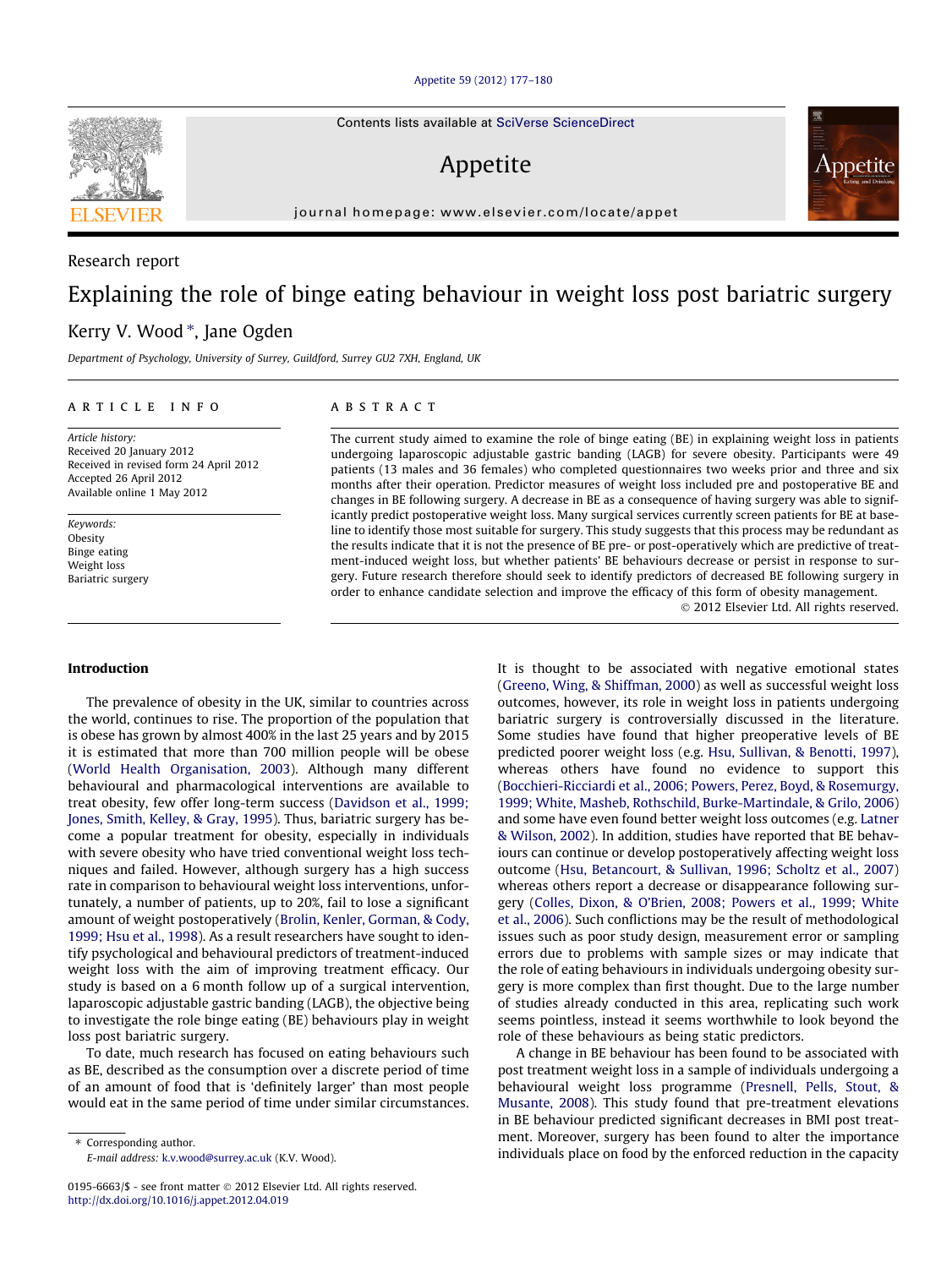for food, leading to a shift in patients' relationship with food [\(Og](#page--1-0)[den, Clementi, Aylwin, & Patel, 2005\)](#page--1-0). Consequently, it seems plausible to suggest that surgery facilitates a change in eating behaviour which is more predictive of weight loss success than pre or postoperative eating behaviour alone. The current study aimed to investigate this idea by employing changes in BE behaviour as a consequence of surgery as a predictor. Such information may help elucidate the nature of the associations between BE and weight loss and may account for some of the inconsistent findings observed in the literature. Measuring changes in BE behaviour as a result of surgery as a predictor of weight loss is an original contribution of this study.

#### **Mathod**

#### Participants and procedure

Forty-nine individuals (13 male and 36 female) were recruited from several private hospitals in Kent where they were scheduled to undergo LAGB. The mean age of the study sample was 41.35 years ( $SD = 10.4$ ; range = 21–61). Of the participants, 89.9% were Caucasian, 4.1% were mixed race, 4.1% were black and 2% Indian. Surgical indications were a BMI  $\geq 40$  kg/m<sup>2</sup> or a BMI of 35–40 kg/ $m^2$  with serious comorbidity. The study protocol was approved by the research and ethics committees of the University of Surrey and the private hospitals. Treatment of participants was in accordance with the ethical standards of the American Psychological Association [\(American Psychological Association, 2010\)](#page--1-0). The patients had given signed informed consent before participating. Two weeks before undergoing surgery participants completed preoperative measures. Three and six months later follow up questionnaires were sent to participants at their home address with a stamped address envelope in which to return them.

#### Measures

Demographics, weight, height and BE were measured preoperatively. Weight and BE were assessed again at 3 and 6 months postoperatively. Preoperative height and weight were measured by the researcher. Weight was measured in light clothing and without shoes on a digital scale. Participants measured and reported their postoperative weights at three and six months. BMI was calculated by dividing weight (kg) by height<sup>2</sup> (metres).

#### Binge eating

Binge eating was assessed with the Eating Disorders Diagnostic Scale (EDDS; [Stice, Telch, & Rizvi, 2000](#page--1-0)). The EDDS is a 22-item self-report scale intended to assess the DSM-IV ([American Psychi](#page--1-0)[atric Association, 1994](#page--1-0)) criteria for anorexia nervosa, bulimia nervosa and binge eating disorder ([Stice, Fisher, & Martinez,](#page--1-0) [2004; Stice et al., 2000\)](#page--1-0). This measure is well validated and reliable, exhibiting validity with interview-based diagnoses, convergent validity with risk factors for eating pathology, and internal consistency [\(Stice et al., 2000](#page--1-0)). In order to make a diagnosis of DSM-IV binge eating disorder, items 5–18 were used from the EDDS. Items 1–4 and 19–22 were not included in our measures because they are measures of anorexia nervosa. Specific algorithms are provided for determining whether the participant meets diagnostic criteria for BED, which was used to determine the presence of BED. The alphas for BE behaviour at all three measurement points were >0.6.

#### Statistical analysis

A change score for BE was computed by subtracting preoperative BE score from 3 month postoperative BE score. Scores for postoperative weight loss at 3 months were calculated by subtracting 3 month postoperative BMI from preoperative BMI, and scores for weight loss at 6 months were calculated by subtracting 6 month postoperative BMI from preoperative BMI. Descriptive statistics and correlations for weight, preoperative BE, postoperative BE, change in BE and weight loss were computed and analysed. Due to the small sample size, correlations were screened and only used for the regression analyses if they showed a significant correlation with weight loss. Preoperative BE scores were not significantly related to weight loss and were therefore omitted from the regression analyses. Two multiple regressions were performed to assess the predictive value of postoperative BE and change in BE on (1) 3-month post-surgery weight loss and (2) 6-months postsurgery weight loss. With Cronbach's alphas above .60, all scales' scores showed acceptable reliability ([Nunnally & Bernstein, 1994\)](#page--1-0).

#### Results

#### Preliminary analyses

A total of 43 participants (87%) completed 3-month postoperative measures and a total of 33 participants (67%) completed 6 month postoperative measures. Attrition analyses indicated that participants who did not complete postoperative measures did not differ significantly from those who provided data on any of the variables considered in this study at baseline.

#### Predictors of weight loss

Correlational analyses revealed a significant positive correlation between postoperative BE and weight loss at six months and a significant positive correlation between a change in BE and weight loss at six months (see [Table 1\)](#page--1-0). Consequently, multiple regression analyses were used to assess the predictive ability of postoperative BE and change in BE [\(Table 2](#page--1-0)).

At three months, postoperative BE and change in BE were not significant predictors of weight loss. However, at six months, postoperative BE and change in BE were able to predict 19% of the variance in weight loss. Unlike change in BE, postoperative BE was not a significant predictor of weight loss (see [Table 2\)](#page--1-0). Notably, the relationship between change in BE and weight loss at 6 months postoperatively was negative, i.e. suggesting better weight loss outcome for those who showed a decrease in BE behaviour following surgery.

#### Discussion

The present study aimed to examine the role of BE behaviour in weight loss post LAGB. The major finding of this study was that change in BE behaviour following surgery was a significant predictor of postoperative weight loss, specifically, a decrease in BE as a consequence of surgery resulted in greater weight loss success at six months postoperatively. In agreement with other studies assessing the effects of maladaptive eating behaviours on weight loss outcome, e.g. [\(Bocchieri-Ricciardi et al., 2006](#page--1-0); White et al., 2006; [Powers et al., 1999](#page--1-0)), pre and postoperative BE were unable to significantly predict weight loss at three and six months postoperatively.

Taken together, our findings suggest that BE behaviours do play a role in weight reduction in patients undergoing LAGB but the role is more complex than simply using pre- and post-operative BE